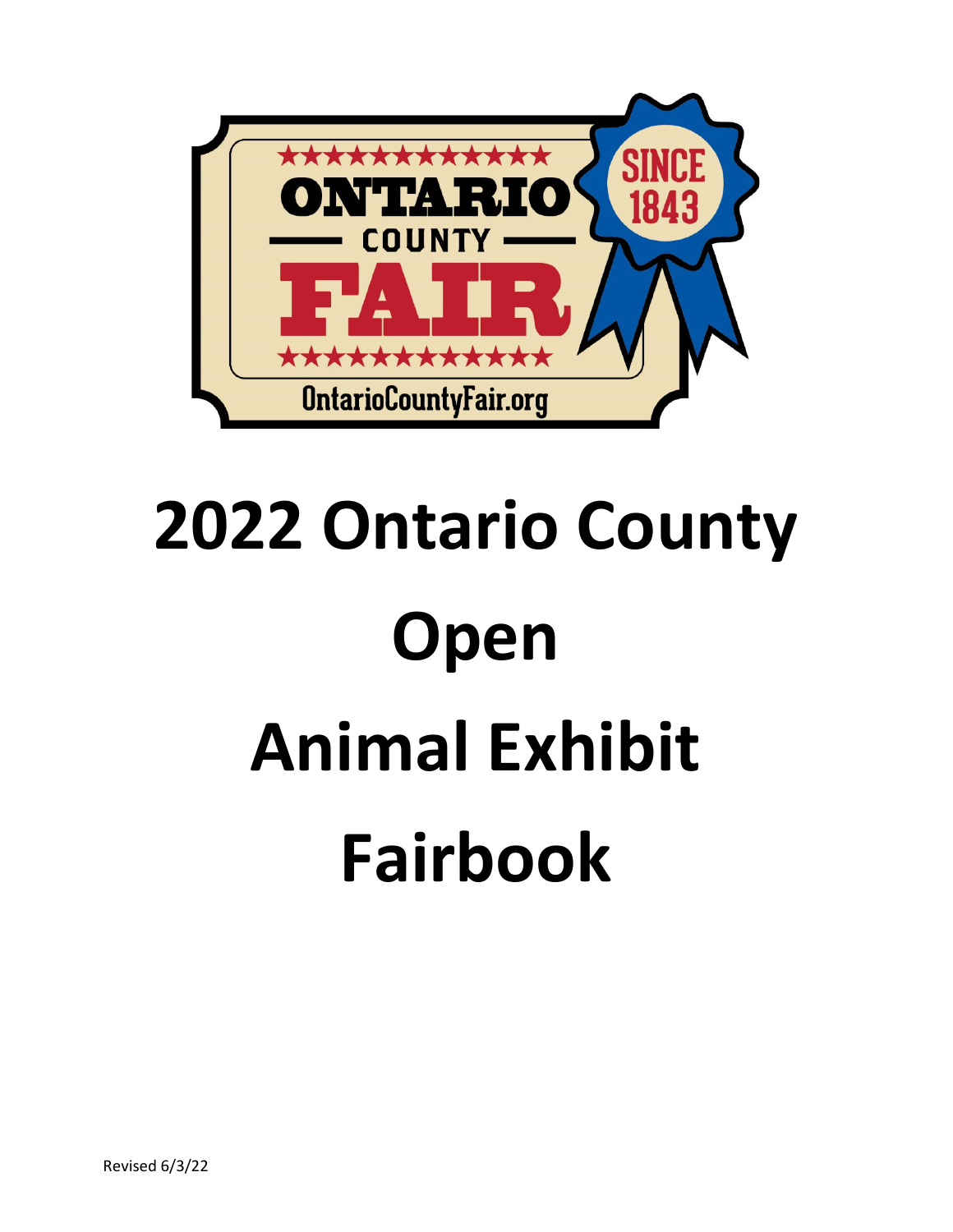# **Table of Contents**

(Hover your mouse over one of the options below for instructions to jump to that page. On a Mac just click!)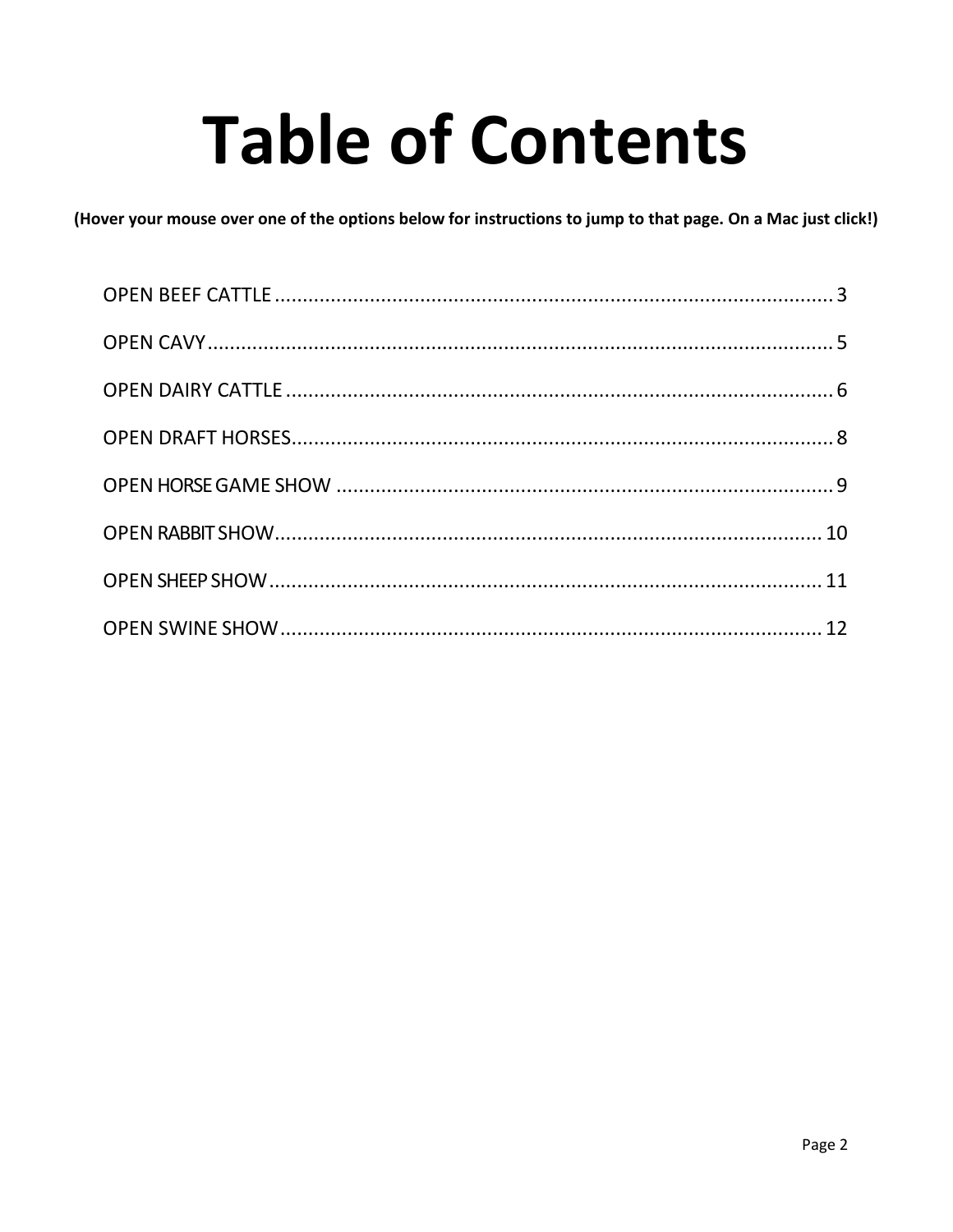# <span id="page-2-0"></span>OPEN BEEF CATTLE

**ONTARIO OntarioCountyFair.org** 

SUPERINTENDENT: Randy Rugenstein (585) 746-5039 or Karen Rugenstein (585) 615-8776

ENTRY FEE: \$3.00 per class entered (except Showmanship) PREMIUMS PAID per class: \$30, \$25, \$20, \$15 (except Showmanship)

## RULES:

- All registrations must be done online at [Ontariocountyfair.fairentry.com](https://ontariocountyfair.fairentry.com/Fair/SignIn/16867)
- Registration deadline is Friday, July 15 at midnight.
- All entries must adhere to [Arrival & Dismissal](http://ontariocountyfair.org/wp-content/uploads/2021/07/2021-Animal-Arrival-Times-6132019-1-2.pdf) [Policy](http://ontariocountyfair.org/wp-content/uploads/2021/07/2021-Animal-Arrival-Times-6132019-1-2.pdf) and all Rules of the Fair.
- All exhibitors are responsible for following all [Animal Health Requirements.](http://ontariocountyfair.org/wp-content/uploads/2019/07/20119-Fair_Health_Requirements.pdf)
- All animals must have a Veterinary inspection before competing.
- Animals must be in place by 1:00 on Thursday of Fair week.
- Registration papers will be verified at check-in.
- Exhibitor MUST be 5 years old as of January  $1<sup>st</sup>$  of current year to participate
- All exhibitors will take care of their own feed, water, bedding and cleaning*.*
- If breed total is fewer than 6 animals, breed may be combined with Others for show purposes.
- All cattle must be shown in individual classes to be eligible to compete in group classes.

# SHOWMANSHIP RULES:

- PeeWee showman will lead a calf in an enclosed show ring or pen with a competent adult or senior age showman who will direct control of the animal.
- Age Classes of Exhibitors:
	- Pee Wee 5 to 7 years as of Jan  $1<sup>st</sup>$
	- Intermediate 8 to 10 years as of Jan  $1<sup>st</sup>$
	- Junior 11 to 13 years as of Jan  $1<sup>st</sup>$
	- Senior 14 to 21 years as of Jan  $1<sup>st</sup>$

### BREEDS:

- 1. Black Angus
- 
- 2. Charolais 3. Hereford
- 4. Simmental 5. Commercial
- 6. Other Registered Breeds

| <b>CLASSES:</b>                                         | <b>Premiums</b> |                 |                 |                 |
|---------------------------------------------------------|-----------------|-----------------|-----------------|-----------------|
| <b>Bulls</b>                                            | 1 <sup>st</sup> | 2 <sub>nd</sub> | 3 <sup>rd</sup> | 4 <sup>th</sup> |
| Junior bull - calf born on or after 1/1 of current year | \$30.00         | \$25.00         | \$20.00         | \$15.00         |
| Senior bull calf - born between $9/1$ & 12/31 of the    |                 |                 |                 |                 |
| preceding year                                          | \$30.00         | \$25.00         | \$20.00         | \$15.00         |
| <b>Champion Bull Calf</b>                               | Ribbon          |                 |                 |                 |
| <b>Reserve Champion Bull Calf</b>                       | Ribbon          |                 |                 |                 |
| Yearling bull – born $1/1 - 8/31$ of preceding year     | \$30.00         | \$25.00         | \$20.00         | \$15.00         |
| 2 year old bull - born $1/1$ to $8/31$ , 2 years ago    | \$30.00         | \$25.00         | \$20.00         | \$15.00         |
| <b>Champion Senior Bull</b>                             | Ribbon          |                 |                 |                 |
| <b>Reserve Champion Senior Bull</b>                     | Ribbon          |                 |                 |                 |
| <b>Grand Champion Bull of Breed</b>                     | Ribbon          |                 |                 |                 |
| <b>Reserve Grand Champion Bull of Breed</b>             | Ribbon          |                 |                 |                 |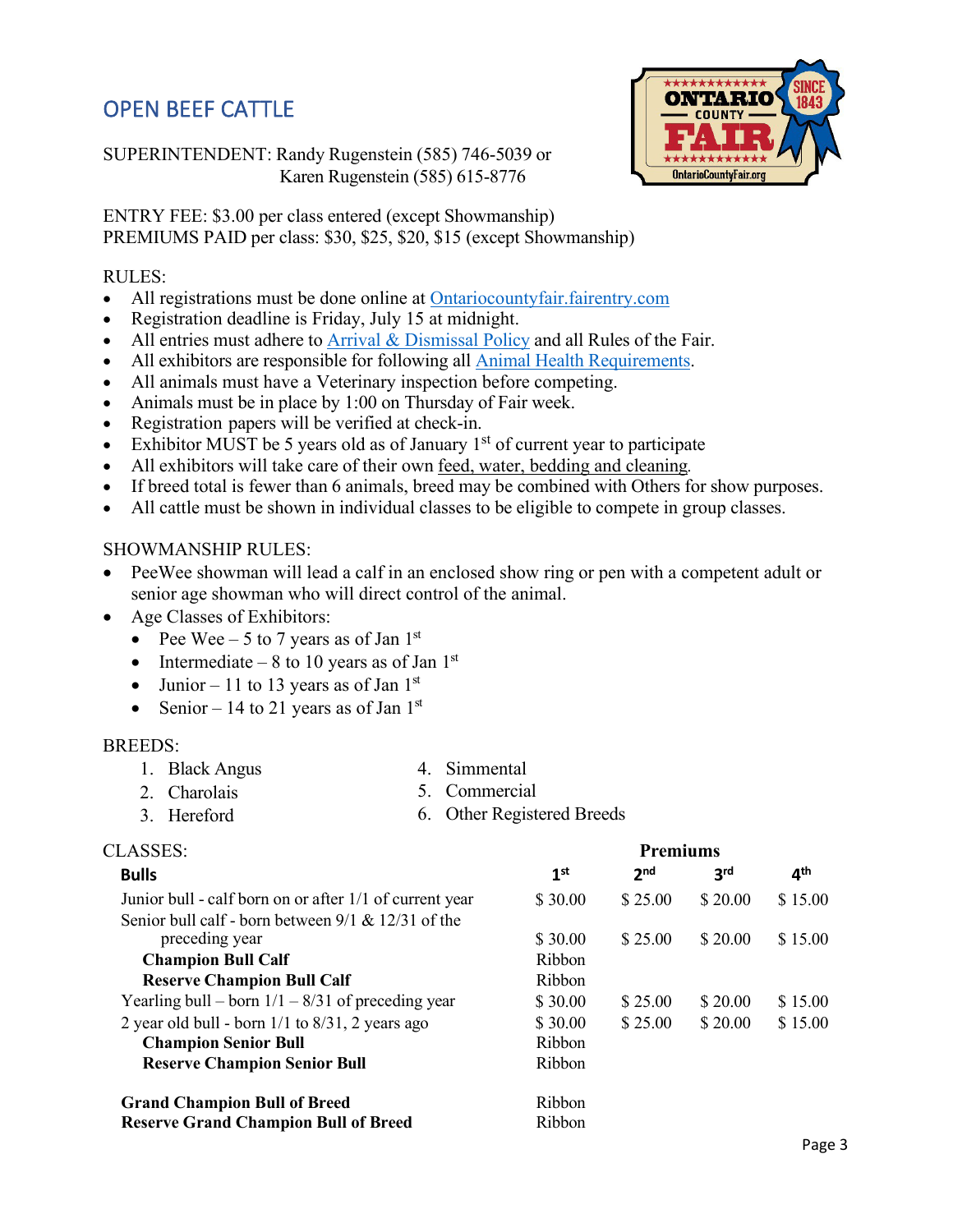# **Open Beef (continued)**

|                                                         |                 | <b>Premiums</b> |         |                 |
|---------------------------------------------------------|-----------------|-----------------|---------|-----------------|
| <b>Females</b>                                          | 1 <sup>st</sup> | 2 <sub>nd</sub> | 3rd     | 4 <sup>th</sup> |
| Junior heifer calf - born 1/1 or after of current year  | \$30.00         | \$25.00         | \$20.00 | \$15.00         |
| Senior heifer calf - born 9/1-12/31 of preceding year   | \$30.00         | \$25.00         | \$20.00 | \$15.00         |
| <b>Champion Heifer Calf</b>                             | Ribbon          |                 |         |                 |
| <b>Reserve Champion Heifer Calf</b>                     | Ribbon          |                 |         |                 |
| Late Summer yearling $-$ born $7/1-8/31$ preceding year | \$30.00         | \$25.00         | \$20.00 | \$15.00         |
| Summer yearling $-$ born $5/1$ -6/30 of preceding year  | \$30.00         | \$25.00         | \$20.00 | \$15.00         |
| Spring yearling $-$ born 3/1-4/30 of preceding year     | \$30.00         | \$25.00         | \$20.00 | \$15.00         |
| Junior yearling – born 1/1-2/28 of preceding year       | \$30.00         | \$25.00         | \$20.00 | \$15.00         |
| Senior yearling – born 9/1-12/31, 2 years ago           | \$30.00         | \$25.00         | \$20.00 | \$15.00         |
| <b>Champion Yearling</b>                                | Ribbon          |                 |         |                 |
| <b>Reserve Champion Yearling</b>                        | Ribbon          |                 |         |                 |
| 2 year old heifer                                       | \$30.00         | \$25.00         | \$20.00 | \$15.00         |
| Cow with natural calf, 2-4 years                        | \$30.00         | \$25.00         | \$20.00 | \$15.00         |
| Cow with natural calf, over 4 years                     | \$30.00         | \$25.00         | \$20.00 | \$15.00         |
| <b>Champion Cow and Calf</b>                            | Ribbon          |                 |         |                 |
| <b>Reserve Champion Cow and Calf</b>                    | Ribbon          |                 |         |                 |
| <b>Grand Champion Female of Breed</b>                   | Ribbon          |                 |         |                 |
| <b>Reserve Grand Champion Female of Breed</b>           | Ribbon          |                 |         |                 |
| Get-of-sire; 3 animals sired by the same bull           | \$30.00         | \$25.00         | \$20.00 | \$15.00         |
| Pair of yearlings (either sex)                          | \$30.00         | \$25.00         | \$20.00 | \$15.00         |
| Pair of calves (either sex)                             | \$30.00         | \$25.00         | \$20.00 | \$15.00         |
| Produce of dam $-2$ offspring of dam, either sex        | \$30.00         | \$25.00         | \$20.00 | \$15.00         |
| with no ownership restrictions                          |                 |                 |         |                 |
| Breeders herd - 1 male, 3 females all bred and owned or | \$30.00         | \$25.00         | \$20.00 | \$15.00         |
| co-owned by exhibitor                                   |                 |                 |         |                 |
| <b>Supreme Female</b>                                   | Ribbon          |                 |         |                 |
| <b>Supreme Bull</b>                                     | Ribbon          |                 |         |                 |
|                                                         |                 |                 |         |                 |
| <b>Market Steers</b>                                    |                 |                 |         |                 |
| Light weight                                            | \$30.00         | \$25.00         | \$20.00 | \$15.00         |
| Medium weight                                           | \$30.00         | \$25.00         | \$20.00 | \$15.00         |
| Heavy weight                                            | \$30.00         | \$25.00         | \$20.00 | \$15.00         |
| <b>Grand Champion of Market Steer</b>                   | Ribbon          |                 |         |                 |
| <b>Reserve Grand Champion of Market Steer</b>           | Ribbon          |                 |         |                 |

*Premier Exhibitor* – Award computed by the following point system:

3 pts for  $1<sup>st</sup>$  place 2 pts for 2<sup>nd</sup> place pt for  $3<sup>rd</sup>$  place pts for Grand Champions pts for Reserve Grand Champions pts for Divisional Champions & Reserve Champions

*Tie Breaker:* Exhibitor with the most points won by animals bred and owned in individual classes.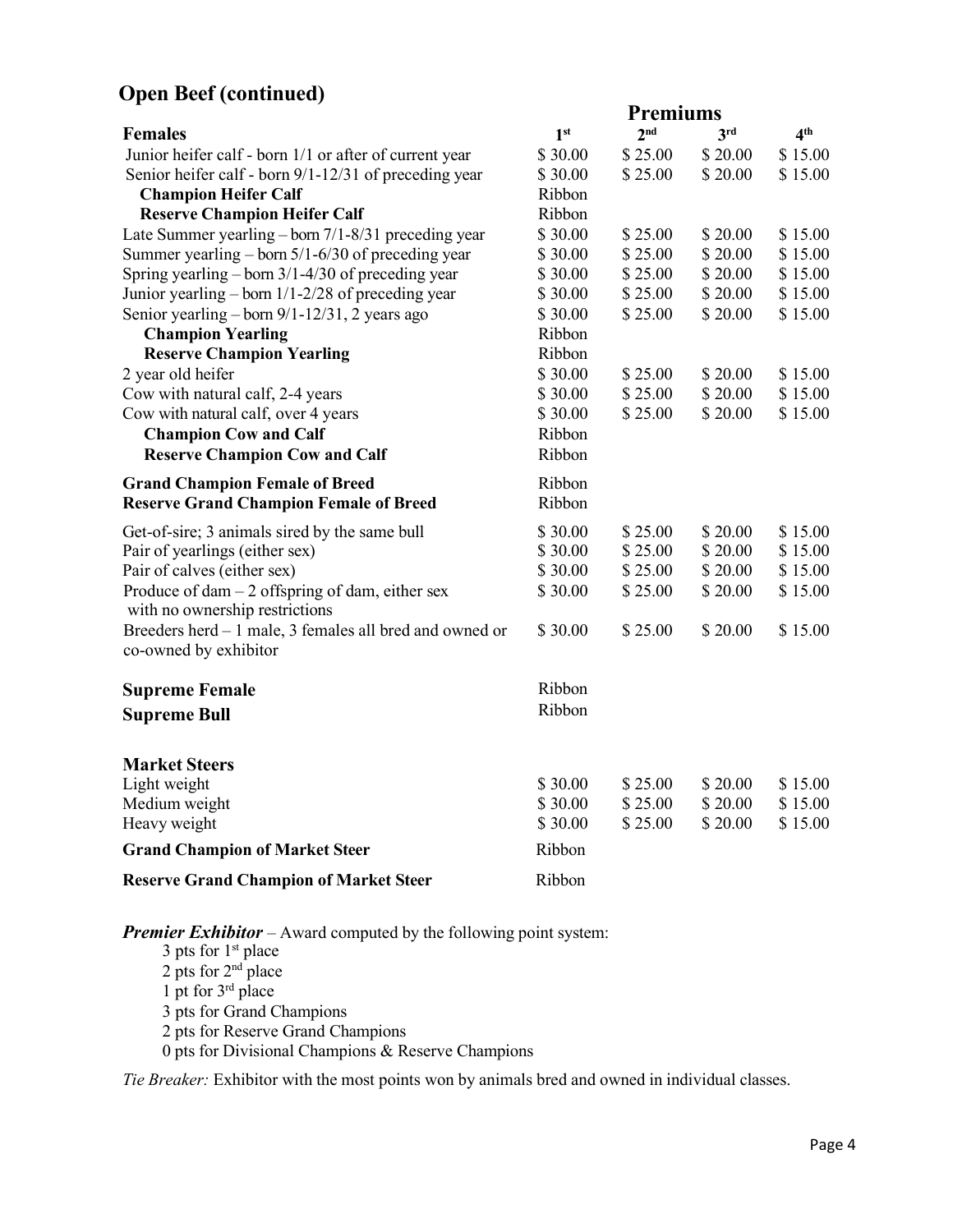# <span id="page-4-0"></span>OPEN CAVY

SUPERINTENDENT: Andrew Silkiewicz (585) 469-6549

ENTRY FEE: \$1.00 per class entered. PREMIUMS PAID per class: \$5, \$3, \$2



# RULES:

- All registrations must be done online at [Ontariocountyfair.fairentry.com](https://ontariocountyfair.fairentry.com/Fair/SignIn/16867)
- Registration deadline is Friday, July 15 at midnight.
- All entries must adhere to [Arrival & Dismissal](http://ontariocountyfair.org/wp-content/uploads/2021/07/2021-Animal-Arrival-Times-6132019-1-2.pdf) [Policy](http://ontariocountyfair.org/wp-content/uploads/2021/07/2021-Animal-Arrival-Times-6132019-1-2.pdf) and all Rules of the Fair.
- All exhibitors are responsible for following all [Animal Health Requirements.](http://ontariocountyfair.org/wp-content/uploads/2019/07/20119-Fair_Health_Requirements.pdf)
- All animals must have a Veterinary inspection before competing.
- All cavies entered must be permanently identified.
- No cavy under 3 months and over 4 years can be shown.
- No sows with litters will be allowed.
- Any diseased or unsightly specimens will be rejected by the Superintendent.
- All exhibitors will take care of their own feed, water, bedding and cleaning*.*
- Exhibitors must be 5 years old as of January  $1<sup>st</sup>$  of current year or older.
- 4-H projects are welcomed and encouraged to participate in the Open show. Other open cavies are on grounds only the day of show and owner must provide their own cage/container.

Animal Weights and Ages:

- Senior Boar more than 2 pounds, 6 months old or older
- Senior Sow more than 2 pounds, 6 months old or older
- Intermediate Boar 1 lb 6 oz to 2 lbs, less than 6 months old
- Intermediate Sow 1 lb 6 oz to 2 lbs, less than 6 months old
- Junior Boar less than 1 lb 6 oz, less than 4 months old
- Junior Sow less than 1 lb 6 oz, less than 4 months old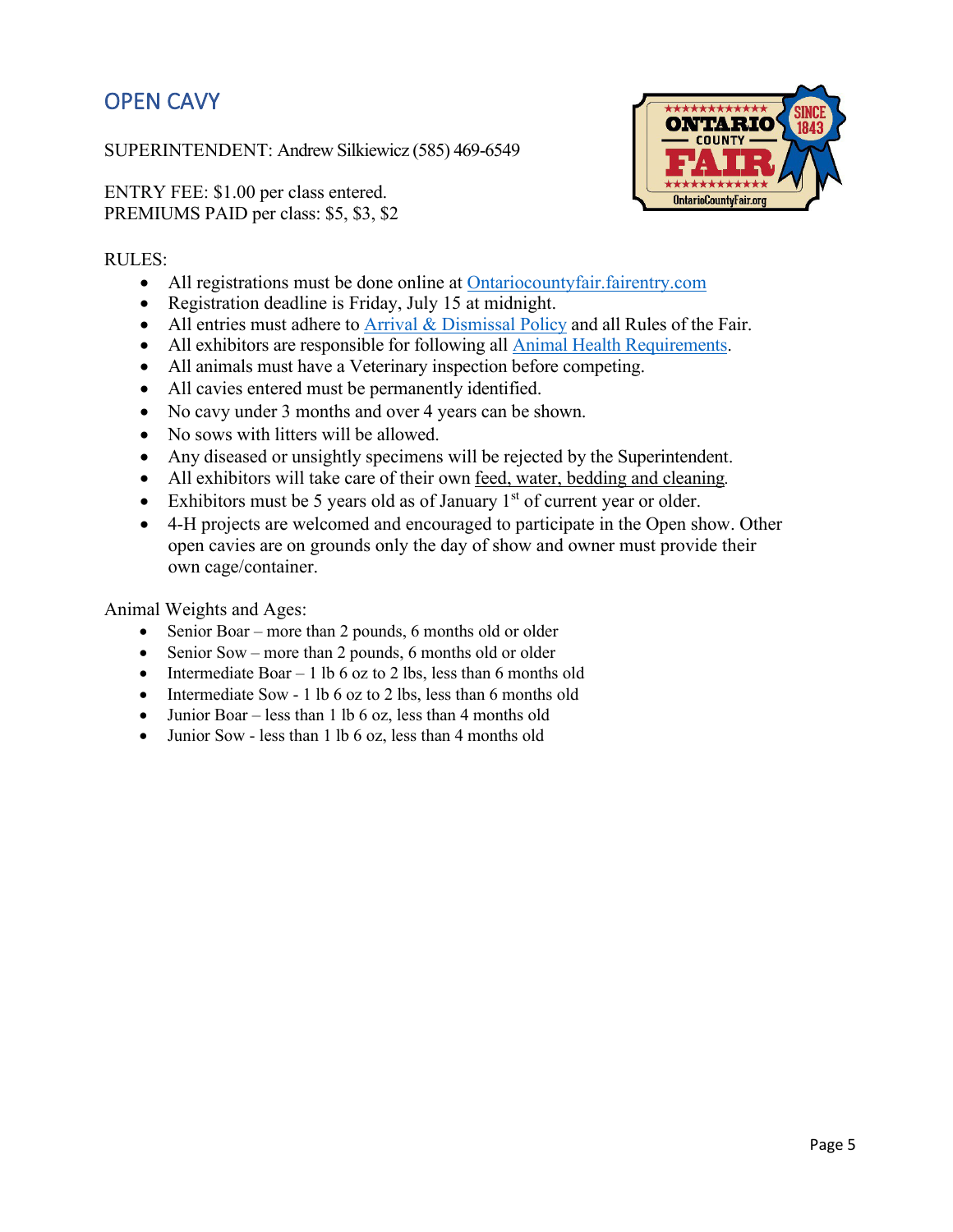# <span id="page-5-0"></span>OPEN DAIRY CATTLE



SUPERINTENDENT: Tom Grefrath (585) 330-3676

ENTRY FEE: \$3.00 per class entered (except Showmanship) PREMIUMS PAID per class: \$30, \$25, \$20, \$15 (except Showmanship)

# RULES:

- All registrations must be done online at [Ontariocountyfair.fairentry.com](https://ontariocountyfair.fairentry.com/Fair/SignIn/16867)
- Registration deadline is Monday, July 11 at midnight.
- All entries must adhere to [Arrival & Dismissal](http://ontariocountyfair.org/wp-content/uploads/2021/07/2021-Animal-Arrival-Times-6132019-1-2.pdf) [Policy](http://ontariocountyfair.org/wp-content/uploads/2021/07/2021-Animal-Arrival-Times-6132019-1-2.pdf) and all Rules of the Fair.
- All exhibitors are responsible for following all [Animal Health Requirements.](http://ontariocountyfair.org/wp-content/uploads/2019/07/20119-Fair_Health_Requirements.pdf)
- All animals must have a Veterinary inspection before competing.
- Animals must be in place by 9:00 am on Tuesday of Fair week.
- Milk cows may be brought in by 10:00 am for show day only.
- Registration papers will be verified at check-in.
- **Age of Animals –** No younger than a Spring Heifer Calf **(Feb 28th – May 31st)**
- There shall be no bulls over the age of 1 year old.
- Cows shown in dry cow classes may not be shown in milking classes.
- Exhibitor MUST be 5 years old as of January 1 of current year to participate
- All exhibitors will take care of their own feed, water, bedding and cleaning*.*
- If breed total is fewer than 6 animals, breed may be combined with Others for show purposes
- All cattle must be shown in individual classes to be eligible to compete in group classes.

### SHOWMANSHIP RULES:

- PeeWee showman will lead a calf in an enclosed show ring or pen with a competent adult or senior age showman who will direct control of the animal.
- Age Classes of Exhibitors:
	- Pee Wee 5 to 7 years as of Jan  $1<sup>st</sup>$
	- Intermediate 8 to 10 years as of Jan  $1<sup>st</sup>$
	- Junior 11 to 13 years as of Jan  $1<sup>st</sup>$
	- Senior 14 to 21 years as of Jan  $1<sup>st</sup>$

Open Classes will run on Tuesday of fair week. Showmanship classes will run on Wednesday of fair week.

### BREEDS:

1. Ayrshire

4. Holstein 5. Jersey

2. Brown Swiss 3. Guernsey

6. Other Recognized Breeds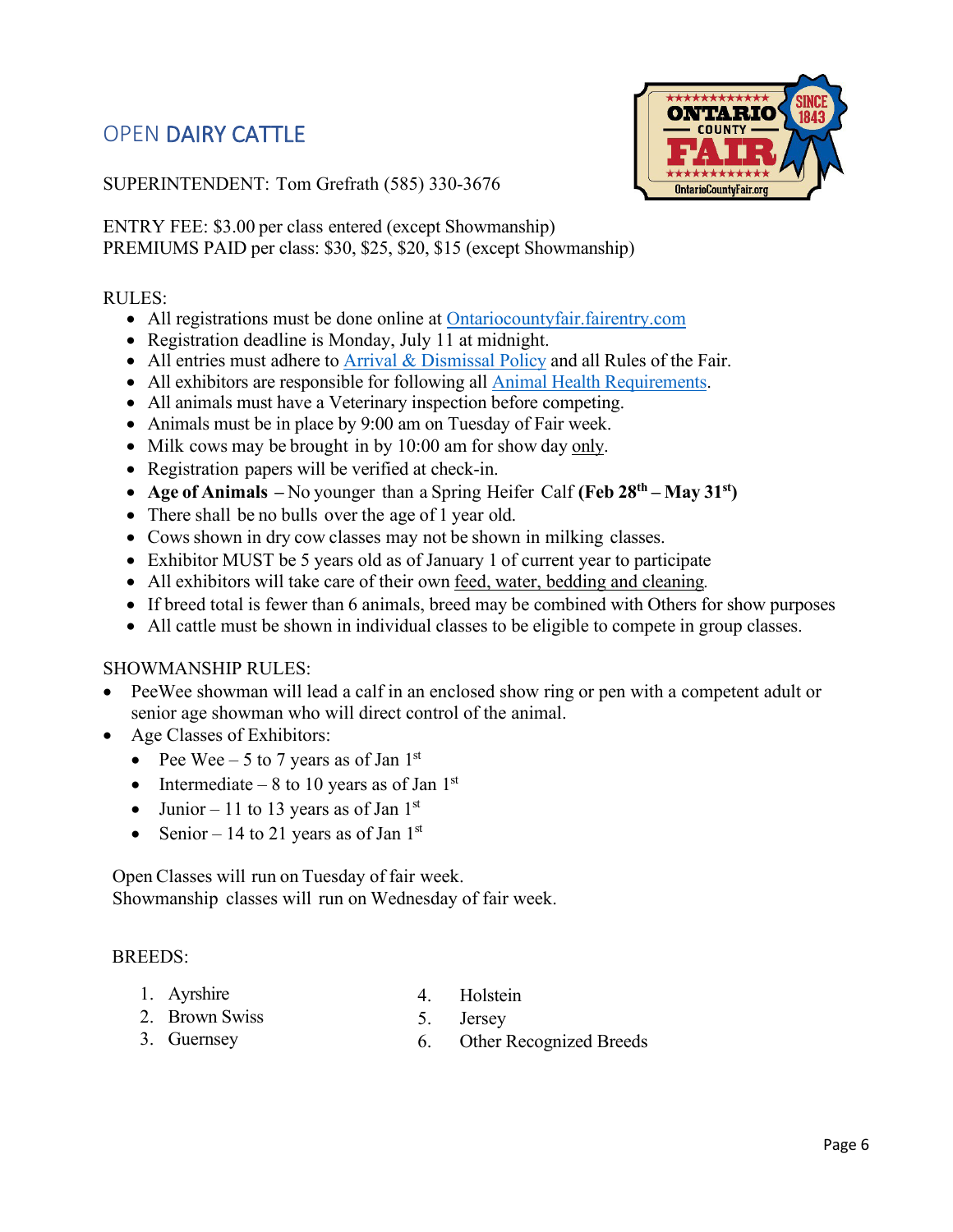# Open Dairy (Continued)

| <b>CLASSES:</b>                                               | <b>Premiums</b> |                 |                 |                 |
|---------------------------------------------------------------|-----------------|-----------------|-----------------|-----------------|
| <b>Bulls</b>                                                  | 1 <sup>st</sup> | 2 <sub>nd</sub> | 3 <sup>rd</sup> | 4 <sup>th</sup> |
| Bull calf born after September                                | \$30.00         | \$25.00         | \$20.00         | \$15.00         |
| <b>Champion Bull</b>                                          | Ribbon          |                 |                 |                 |
| <b>Reserve Champion Bull</b>                                  | Ribbon          |                 |                 |                 |
|                                                               |                 |                 |                 |                 |
|                                                               |                 | <b>Premiums</b> |                 |                 |
| <b>Females</b>                                                | 1st             | 2nd             | 3rd             | 4th             |
| Spring Heifer Calf (Born 2/28 - 5/31 of current year)         | \$30.00         | \$25.00         | \$20.00         | \$15.00         |
| Winter Heifer Calf (Born 12/1 prev year to 2/28 current year) | \$30.00         | \$25.00         | \$20.00         | \$15.00         |
| Fall Heifer Calf (Born 9/1-11/30 previous year)               | \$30.00         | \$25.00         | \$20.00         | \$15.00         |
| Summer Yearling Heifer (Born 6/1 to 8/31)                     | \$30.00         | \$25.00         | \$20.00         | \$15.00         |
| Spring Yearling Heifer (Born 3/1 to 5/31)                     | \$30.00         | \$25.00         | \$20.00         | \$15.00         |
| Winter Yearling Heifer (Born 12/1 to 2/28)                    | \$30.00         | \$25.00         | \$20.00         | \$15.00         |
| Fall Yearling Heifer (Born 9/1 to 11/30) (NOT in milk)        | \$30.00         | \$25.00         | \$20.00         | \$15.00         |
| <b>Junior Champion</b>                                        | Ribbon          |                 |                 |                 |
| <b>Reserve Junior Champion</b>                                | Ribbon          |                 |                 |                 |
| Jr. Best 3 females, under 2 years, bred and owned             | \$30.00         | \$25.00         | \$20.00         | \$15.00         |
| Fall Yearling Heifer (Born 9/1 to 11/30) (IN milk)            | \$30.00         | \$25.00         | \$20.00         | \$15.00         |
| Junior 2-Year Old Cow (Born 3/1 to 8/31)                      | \$30.00         | \$25.00         | \$20.00         | \$15.00         |
| Senior 2-Year Old Cow (Born 9/1 to 2/28)                      | \$30.00         | \$25.00         | \$20.00         | \$15.00         |
| Junior 3-Year Old Cow (Born 3/1 to 8/31)                      | \$30.00         | \$25.00         | \$20.00         | \$15.00         |
| Senior 3-Year Old Cow (Born 9/1 to 2/28)                      | \$30.00         | \$25.00         | \$20.00         | \$15.00         |
| 4-Year Old Cow (Born $9/1$ to $8/31$ )                        | \$30.00         | \$25.00         | \$20.00         | \$15.00         |
| 5-Year Old Cow (Born $9/1$ to $8/31$ )                        | \$30.00         | \$25.00         | \$20.00         | \$15.00         |
| Aged Cow $-6$ years and over                                  | \$30.00         | \$25.00         | \$20.00         | \$15.00         |
| Dry Cow, Freshened at least once                              | \$30.00         | \$25.00         | \$20.00         | \$15.00         |
| <b>Senior Champion</b>                                        | Ribbon          |                 |                 |                 |
| <b>Reserve Senior Champion</b>                                | Ribbon          |                 |                 |                 |
| <b>Grand Champion Female, all breeds</b>                      | Ribbon          |                 |                 |                 |
| <b>Reserve Grand Champion Female, all breeds</b>              | Ribbon          |                 |                 |                 |
| Best 3 females (any age, all bred & owned by exhibitor)       | \$30.00         | \$25.00         | \$20.00         | \$15.00         |
| Dairy Herd (3 cows, 2 years old or over)                      | \$30.00         | \$25.00         | \$20.00         | \$15.00         |
| Dam and daughter                                              | \$30.00         | \$25.00         | \$20.00         | \$15.00         |
| Produce of Dam (2 animals, any age, product of 1 cow)         | \$30.00         | \$25.00         | \$20.00         | \$15.00         |

*Premier Exhibitor* – Award computed by the following point system:

3 pts for  $1<sup>st</sup>$  place 2 pts for 2<sup>nd</sup> place 1 pt for  $3^{rd}$  place 3 pts for Grand Champions 2 pts for Reserve Grand Champions 0 pts for Divisional Champions & Reserve Champions

Tie Breaker: Exhibitor with the most points won by animals bred and owned in individual classes.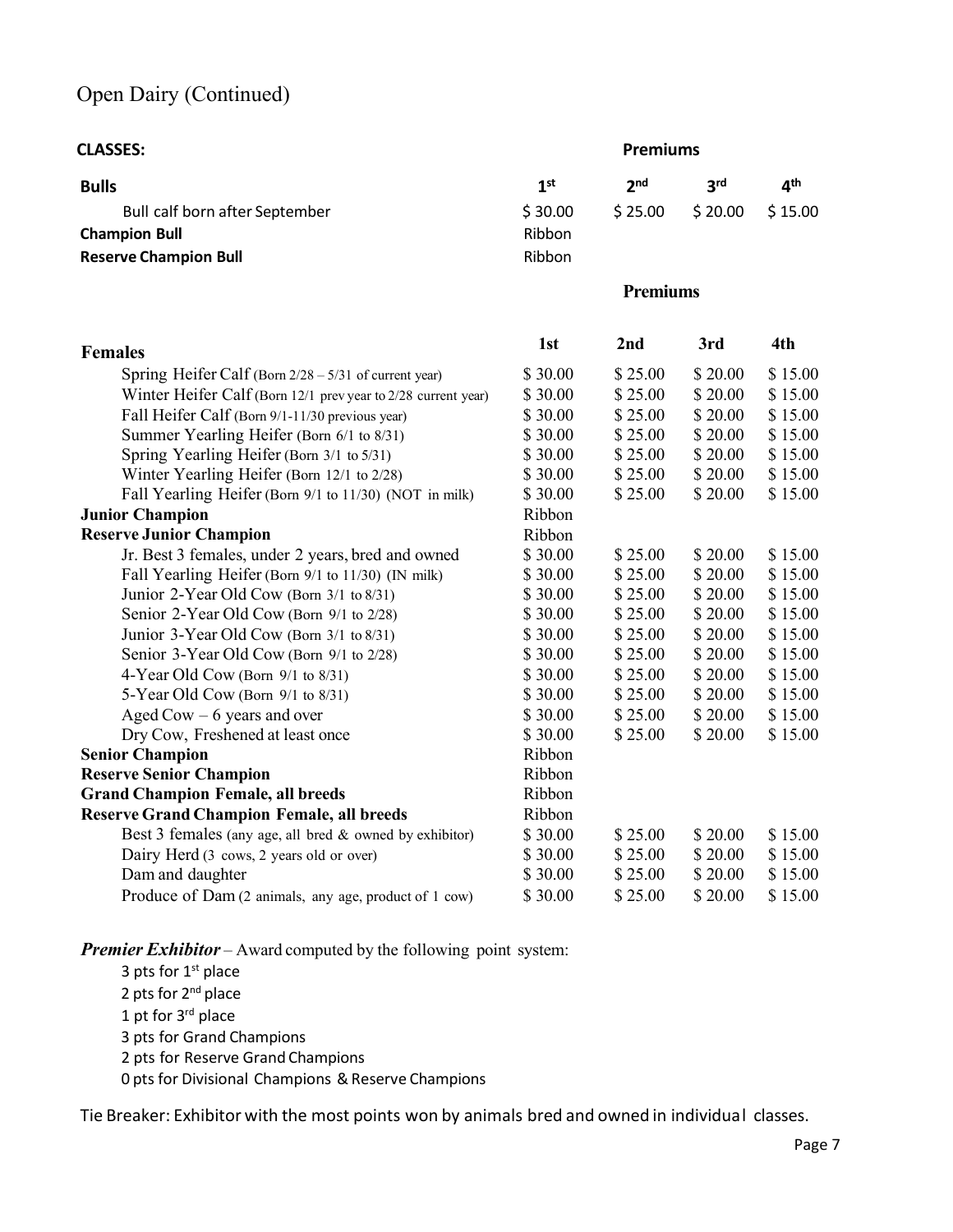# <span id="page-7-0"></span>OPEN DRAFT HORSES

SUPERINTENDENTS: Barb Bolton (585) 698-0840 Tyler Henderson (585) 703-3847



ENTRY FEE: \$5.00 per class entered (except Youth classes) PREMIUMS PAID per class: \$50, \$40, \$30, \$20 (except Youth classes)

### RULES:

- All registrations must be done online at [Ontariocountyfair.fairentry.com](https://ontariocountyfair.fairentry.com/Fair/SignIn/16867)
- Registration deadline is Wednesday, July 27 by show time.
- All entries must adhere to [Arrival & Dismissal](http://ontariocountyfair.org/wp-content/uploads/2021/07/2021-Animal-Arrival-Times-6132019-1-2.pdf) [Policy](http://ontariocountyfair.org/wp-content/uploads/2021/07/2021-Animal-Arrival-Times-6132019-1-2.pdf) and all Rules of the Fair.
- All exhibitors are responsible for following all **Animal Health Requirements**.
- Current Coggins test is required.
- All exhibitors will take care of their own <u>feed, water, bedding and cleaning</u>.
- Exhibitors must be 5 years old as of January  $1<sup>st</sup>$  of current year or older.
- Children can lead/drive horses in an enclosed show ring or pen with a competent adult who will have direct control of the animal.
- Approved helmet is required for all riders aged 18 and under. Helmets are encouraged for riders over the age of 18.
- Boots and helmets or hats are required for all classes.

| $1^{\rm st}$ | 2 <sub>nd</sub> | 3rd                                                                                                                               | 4 <sup>th</sup> |
|--------------|-----------------|-----------------------------------------------------------------------------------------------------------------------------------|-----------------|
| \$50         | \$40            | \$30                                                                                                                              | \$20            |
| \$50         | \$40            | \$30                                                                                                                              | \$20            |
|              |                 |                                                                                                                                   |                 |
|              |                 |                                                                                                                                   |                 |
| \$50         | \$40            | \$30                                                                                                                              | \$20            |
| \$50         | \$40            | \$30                                                                                                                              | \$20            |
|              |                 |                                                                                                                                   |                 |
|              |                 |                                                                                                                                   |                 |
| \$50         | \$40            | \$30                                                                                                                              | \$20            |
| \$50         | \$40            | \$30                                                                                                                              | \$20            |
|              |                 |                                                                                                                                   |                 |
|              |                 |                                                                                                                                   |                 |
| \$50         | \$40            | \$30                                                                                                                              | \$20            |
| \$50         | \$40            | \$30                                                                                                                              | \$20            |
| \$50         | \$40            | \$30                                                                                                                              | \$20            |
|              |                 |                                                                                                                                   |                 |
| \$50         | \$40            | \$30                                                                                                                              | \$20            |
|              |                 | Ribbon & Trophy<br>Ribbon & Trophy<br>Ribbon & Trophy<br>Ribbon & Trophy<br>Ribbon & Trophy<br>Ribbon & Trophy<br>Ribbon & Trophy | <b>Premiums</b> |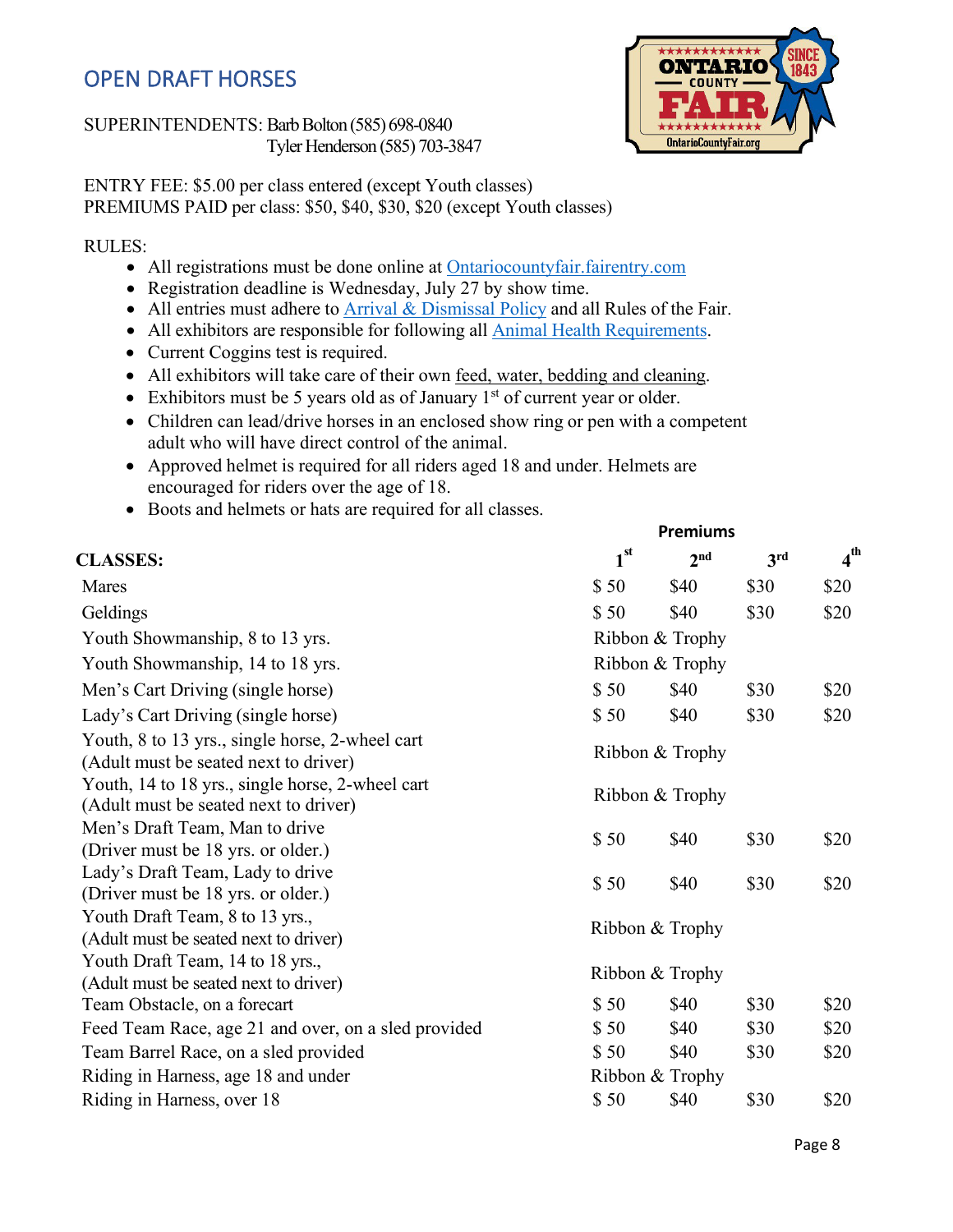# <span id="page-8-0"></span>OPEN HORSE GAME SHOW



SUPERINTENDENT: Barb Bolton (585) 698-0840

ENTRY FEE: Senior (14 and over) - \$25 for all day Junior (8 to 13 years) - \$25 for all day Walk/Trot (8 and over) - \$20 for all day Lead Line (5 years as of January 1 to 7 years) – No fee (No payback)

PREMIUMS PAID: Junior & Senior Classes = \$10, \$8, \$5 Walk/Trot Classes =  $$8, $5, $4$ 

RULES:

- All registrations must be done online at [Ontariocountyfair.fairentry.com](https://ontariocountyfair.fairentry.com/Fair/SignIn/16867)
- Registration deadline is Saturday, July 30 by show time.
- All entries must adhere to [Arrival & Dismissal](http://ontariocountyfair.org/wp-content/uploads/2021/07/2021-Animal-Arrival-Times-6132019-1-2.pdf) [Policy](http://ontariocountyfair.org/wp-content/uploads/2021/07/2021-Animal-Arrival-Times-6132019-1-2.pdf) and all Rules of the Fair.
- All exhibitors are responsible for following all [Animal Health Requirements.](http://ontariocountyfair.org/wp-content/uploads/2019/07/20119-Fair_Health_Requirements.pdf)
- Current Coggins test is required.
- All exhibitors will take care of their own feed, water, bedding and cleaning.
- Exhibitors MUST be 5 years old as of January  $1<sup>st</sup>$  of current year or older.
- Children aged 5-7 will be lead on horse in an enclosed show ring or pen with a competent adult who will have direct control of the animal.
- Approved helmet is **required** for all riders ages 18 and under. Helmets are encouraged for riders over the age of 18.
- Boots and hats or helmets are required for all classes.
- No abusive language or abuse to any animal will be tolerated.

# SHOW STARTS AT 11:00AM ON SATURDAY CHECK-IN TIME IS 9:30AM - 10:45AM DAY OF SHOW

| <b>Class</b>              | <b>Lead Line</b> | <b>Walk/Trot</b> | <b>Junior</b> | <b>Senior</b> |
|---------------------------|------------------|------------------|---------------|---------------|
| <b>Straight Barrell</b>   | <b>Yes</b>       | <b>Yes</b>       | <b>Yes</b>    | <b>Yes</b>    |
| <b>Texas T</b>            | No               | <b>Yes</b>       | <b>Yes</b>    | <b>Yes</b>    |
| <b>Flying W</b>           | No               | <b>Yes</b>       | <b>Yes</b>    | <b>Yes</b>    |
| <b>Quadrangle Barrels</b> | No               | <b>Yes</b>       | <b>Yes</b>    | <b>Yes</b>    |
| <b>Cloverleaf</b>         | <b>Yes</b>       | <b>Yes</b>       | <b>Yes</b>    | <b>Yes</b>    |
| <b>Keyhole</b>            | <b>Yes</b>       | <b>Yes</b>       | <b>Yes</b>    | <b>Yes</b>    |
| <b>Pole Bending</b>       | <b>Yes</b>       | <b>Yes</b>       | <b>Yes</b>    | <b>Yes</b>    |
| <b>Pickup Race</b>        | No               | No               | <b>Yes</b>    | <b>Yes</b>    |
| <b>Ribbon Race</b>        | No               | No               | <b>Yes</b>    | Yes           |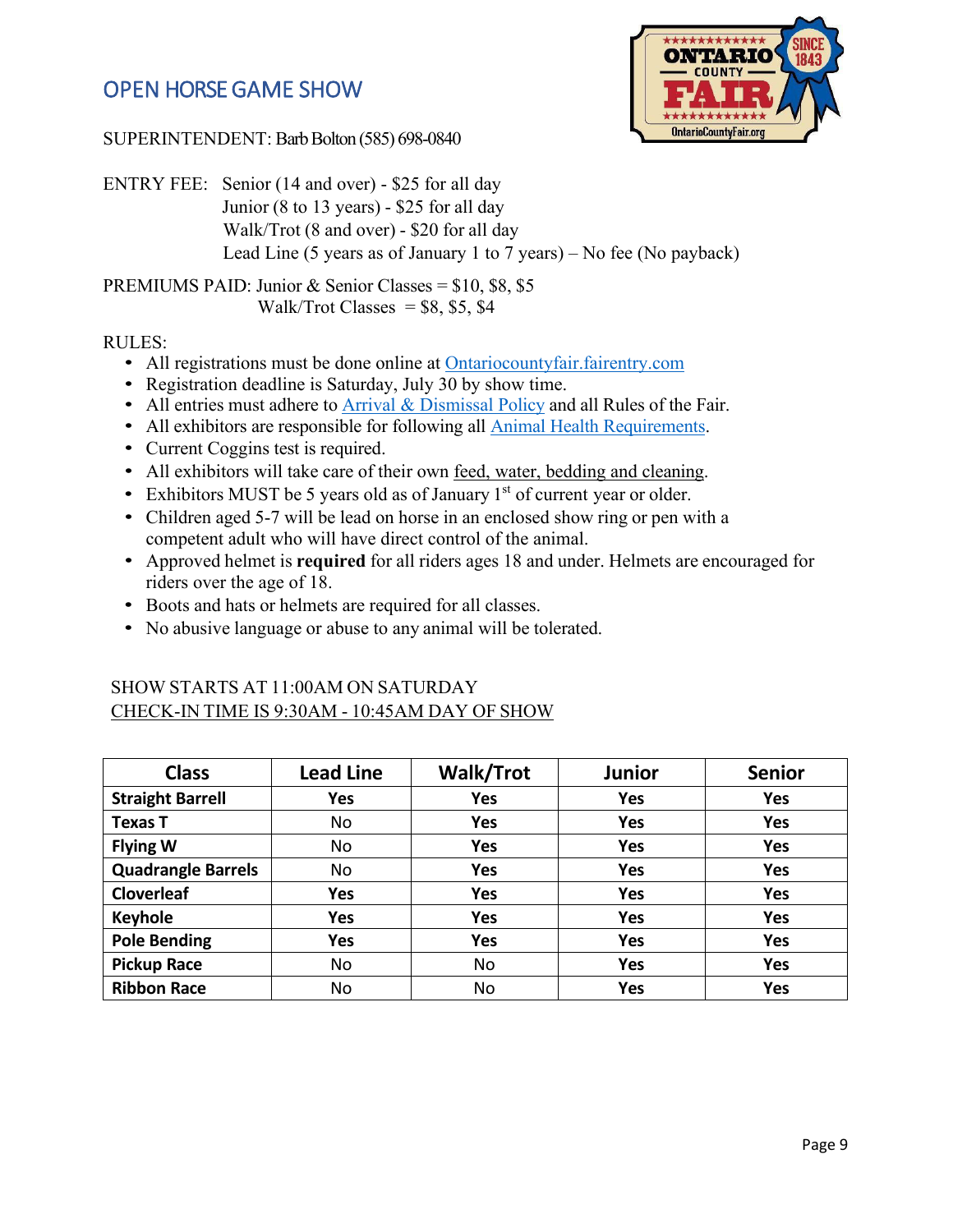# <span id="page-9-0"></span>OPEN RABBIT SHOW

SUPERINTENDENT: Andrew Silkiewicz (585) 469-6549



# ENTRY FEE: \$1.00 per class entered PREMIUMS PAID per class: \$5, \$3, \$2

#### RULES:

- All registrations must be done online at [Ontariocountyfair.fairentry.com](https://ontariocountyfair.fairentry.com/Fair/SignIn/16867)
- Registration deadline is Friday, July 15 at midnight.
- All entries must adhere to [Arrival & Dismissal](http://ontariocountyfair.org/wp-content/uploads/2021/07/2021-Animal-Arrival-Times-6132019-1-2.pdf) [Policy](http://ontariocountyfair.org/wp-content/uploads/2021/07/2021-Animal-Arrival-Times-6132019-1-2.pdf) and all Rules of the Fair.
- All exhibitors are responsible for following all [Animal Health Requirements.](http://ontariocountyfair.org/wp-content/uploads/2019/07/20119-Fair_Health_Requirements.pdf)
- All animals must have a Veterinary inspection before competing.
- All rabbits entered must have a permanent ear tattoo.
- No rabbit under 3 months old is allowed.
- No doe and litter accepted.
- Any diseased or unsightly specimens will be rejected by the Superintendent.
- All exhibitors will take care of their own feed, water, bedding and cleaning.
- Exhibitors must be 5 years old as of January  $1<sup>st</sup>$  of current year or older.
- 4-H projects are welcomed and encouraged to participate in the Open show. Other open rabbits are on grounds only the day of show and owner must provide their own cage/container.

#### **AGE CLASSES:**

| <b>Commercial Breeds</b>                 | Sr. Buck                          | Sr. Doe<br>over $8 \text{ mos.}$ over $8 \text{ mos.}$ | Int. Buck   Int. Doe   Jr. Buck   Jr. Doe<br>6-8 mos.   6-8 mos.   3-6 mos.   3-6 mos. |                       |  |
|------------------------------------------|-----------------------------------|--------------------------------------------------------|----------------------------------------------------------------------------------------|-----------------------|--|
| <b>Fancy &amp; Wool</b><br><b>Breeds</b> | <b>Sr. Buck</b><br>over 6<br>mos. | <b>Sr. Doe</b><br>over 6<br>mos.                       | Jr. Buck<br>$3-6$ mos.                                                                 | Jr. Doe<br>$3-6$ mos. |  |

#### **BREEDS:**

| Commercial:            |                         |                         |                     |
|------------------------|-------------------------|-------------------------|---------------------|
| American               | French Lop              | Florida White           | Wool:               |
| American Sable         | Harlequin               | Havana                  | American Fuzzy      |
| Argente Brun           | New Zealand             | Himalayan               | Lop                 |
| <b>Belgian Hare</b>    | Palomino                | <b>Holland Lop</b>      | English Angora      |
| <b>Beveren</b>         | <b>Standard Rex</b>     | Lilac                   | French Angora       |
| Blanc de Hotot         | Rhinelander             | Mini Lop                | <b>Giant Angora</b> |
| Californian            | Satin                   | Mini Rex                | Satin Angora        |
| Champagne D'Argent     | Silver Fox              | Mini Satin              | Jersey Wooly        |
| <b>Checkered Giant</b> | Silver Marten           | <b>Netherland Dwarf</b> | Lionhead            |
| American Chinchilla    |                         | Polish                  |                     |
| Giant Chinchilla       | Fancy:                  | Silver                  |                     |
| Cinnamon               | <b>Britannia Petite</b> | Standard Chinchilla     |                     |
| Crème D'Argent         | Dutch                   | Tan                     |                     |
| English Lop            | Dwarf Hotot             | Thrianta                |                     |
| <b>Flemish Giant</b>   | <b>English Spot</b>     |                         |                     |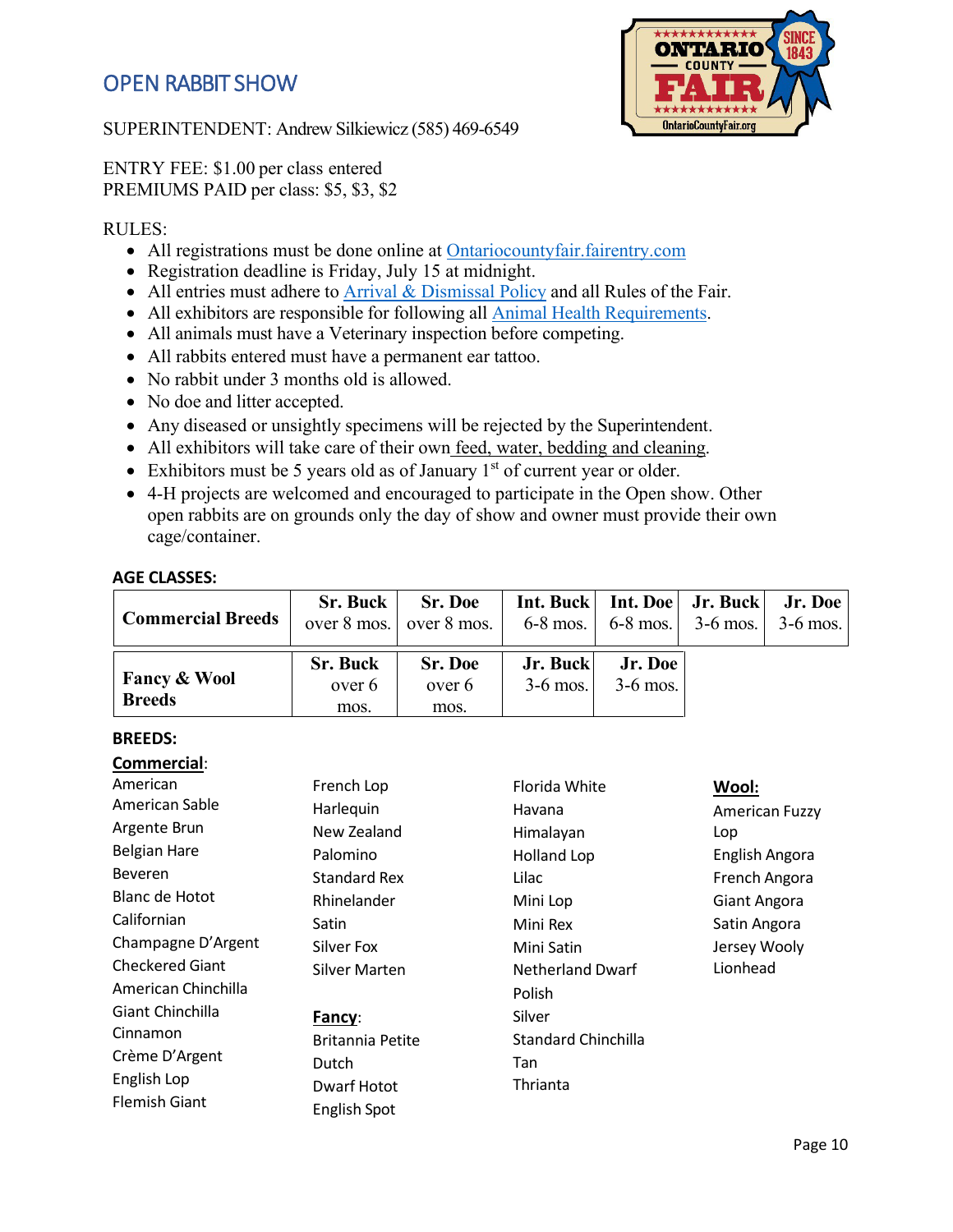# <span id="page-10-0"></span>OPEN SHEEP SHOW

SUPERINTENDENT: Christi Schaertl (585) 944-2330

ENTRY FEE: \$2.00 per class entered PREMIUMS PAID per class: \$15, \$10, \$5

### RULES:

- All registrations must be done online at [Ontariocountyfair.fairentry.com](https://ontariocountyfair.fairentry.com/Fair/SignIn/16867)
- Registration deadline is Friday, July 15 at midnight.
- All entries must adhere to [Arrival & Dismissal](http://ontariocountyfair.org/wp-content/uploads/2021/07/2021-Animal-Arrival-Times-6132019-1-2.pdf) [Policy](http://ontariocountyfair.org/wp-content/uploads/2021/07/2021-Animal-Arrival-Times-6132019-1-2.pdf) and all Rules of the Fair.
- All exhibitors are responsible for following all [Animal Health Requirements.](http://ontariocountyfair.org/wp-content/uploads/2019/07/20119-Fair_Health_Requirements.pdf)
- All animals must have Veterinary inspection before competing.
- All animals must be in place by 9:00 am on Tuesday of fair week.
- All exhibitors will take care of their own feed, water, bedding and cleaning.
- All sheep must be shown in individual classes to be eligible to compete in group classes.
- Exhibitors must be 5 years old as of January  $1<sup>st</sup>$  of current year, or older, to participate.
- Animals will be accepted on a space available basis
- A maximum of 60 sheep may be exhibited by each family, or less if space is limited.
- Market lambs can be ewes or wethers, purebred, or cross-bred, but may not have been shown in any breed classes.

### BREEDS:

| Cheviot              | Natural Colored | Suffolk                    |
|----------------------|-----------------|----------------------------|
| Columbia             | Oxford          | Tunis                      |
| Corriedale           | Rambouillet     | Other Registered Breeds    |
| <b>Horned Dorset</b> | Romney          | <b>Unregistered Breeds</b> |
| <b>Polled Dorset</b> | Shropshire      | Market Sheep               |
| Hampshire            | Southdown       |                            |

#### **Premiums**

| <b>Classes:</b>                                         | 1 <sup>st</sup> | 2 <sub>nd</sub> | 3 <sup>rd</sup> |
|---------------------------------------------------------|-----------------|-----------------|-----------------|
| Yearling Ram, over 1 year, under 2 years old            | \$15.00         | \$10.00         | \$5.00          |
| Senior Ram Lamb (born Sept 1-Dec 31 previous year)      | \$15.00         | \$10.00         | \$5.00          |
| Junior Ram Lamb (born Jan 1 or after of current year)   | \$15.00         | \$10.00         | \$5.00          |
| Pair of Ram Lambs                                       | \$15.00         | \$10.00         | \$5.00          |
| Yearling Ewe, over 1 year, under 2 years old            | \$15.00         | \$10.00         | \$5.00          |
| Pair of Yearling Ewes                                   | \$15.00         | \$10.00         | \$5.00          |
| Senior Ewe Lamb (born Sept 1-Dec 31 previous year)      | \$15.00         | \$10.00         | \$5.00          |
| Junior Ewe Lamb (born Jan 1 or after of current year)   | \$15.00         | \$10.00         | \$5.00          |
| Pair of Ewe Lambs                                       | \$15.00         | \$10.00         | \$5.00          |
| Flock (1 ram any age, 2 yearling ewes $\&$ 2 ewe lambs) | \$15.00         | \$10.00         | \$5.00          |
| Market Lamb (will show by weight)                       | \$15.00         | \$10.00         | \$5.00          |

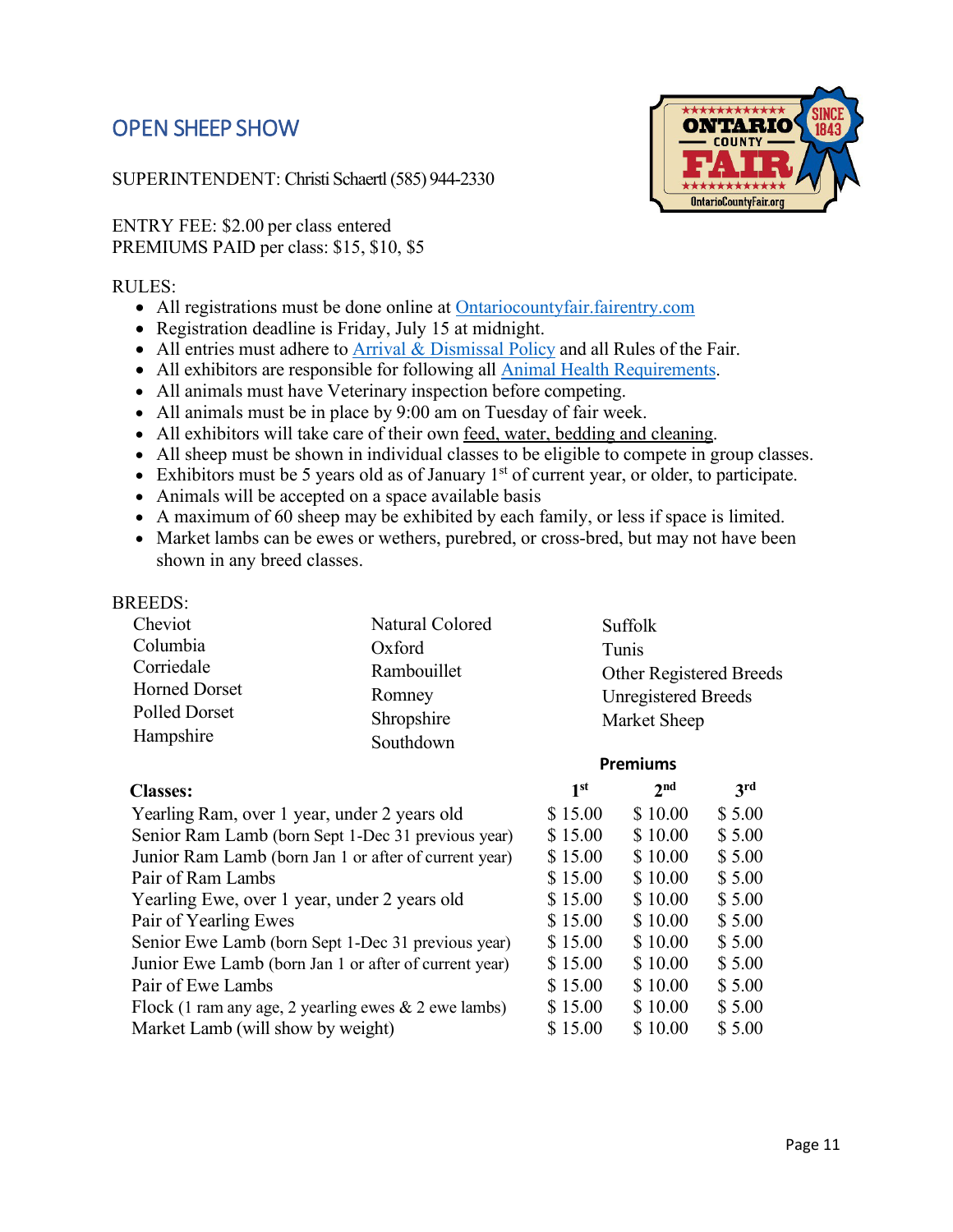# <span id="page-11-0"></span>OPEN SWINE SHOW



SUPERINTENDENTS: Mike Pyra (716) 946-8542 Amy Pyra (585) 905-9307

ENTRY FEE: \$2.00 per class entered (except Showmanship) PREMIUMS PAID per class: \$15, \$10, \$8 (except Showmanship)

# RULES:

- All registrations must be done online at [Ontariocountyfair.fairentry.com](https://ontariocountyfair.fairentry.com/Fair/SignIn/16867)
- Registration deadline is Friday, July 15 at midnight.
- All entries must adhere to [Arrival & Dismissal](http://ontariocountyfair.org/wp-content/uploads/2021/07/2021-Animal-Arrival-Times-6132019-1-2.pdf) [Policy](http://ontariocountyfair.org/wp-content/uploads/2021/07/2021-Animal-Arrival-Times-6132019-1-2.pdf) and all Rules of the Fair.
- All exhibitors are responsible for following all [Animal Health Requirements.](http://ontariocountyfair.org/wp-content/uploads/2019/07/20119-Fair_Health_Requirements.pdf)
- All animals must have Veterinary inspection before competing.
- All animals must be in place by 9:00 am on Tuesday of fair week.
- All exhibitors will take care of their own feed, water, bedding and cleaning.
- Exhibitors must be 5 years old as of January  $1<sup>st</sup>$  of current year, or older, to participate.
- All fat hogs must weigh at least 150 pounds

# SHOWMANSHIP RULES:

- Age Classes of Exhibitors:
	- Pee Wee 5 to 7 years as of Jan  $1<sup>st</sup>$
	- Intermediate 8 to 10 years as of Jan  $1<sup>st</sup>$
	- Junior 11 to 13 years as of Jan  $1<sup>st</sup>$
	- Senior 14 to 21 years as of Jan  $1<sup>st</sup>$

### BREEDS:

- Berkshire
- Chester White
- Crossbred
- Duroc
- Hampshire
- **Hereford**
- Yorkshire

|                                          |         | <b>Premiums</b> |        |
|------------------------------------------|---------|-----------------|--------|
| <b>Classes:</b>                          | 1st     | 2 <sub>nd</sub> | 3rd    |
| Gilt (born before Jan 1 of current year) | \$15.00 | \$10.00         | \$8.00 |
| Gilt (born after Jan 1 of current year)  | \$15.00 | \$10.00         | \$8.00 |
| <b>Champion Gilt</b>                     | Ribbon  |                 |        |
| <b>Reserve Champion Gilt</b>             | Ribbon  |                 |        |
| Sow, with litter of six or more pigs     | \$15.00 | \$10.00         | \$8.00 |

#### **Pigs entered in above classes are not eligible to compete in the market classes (see below).**